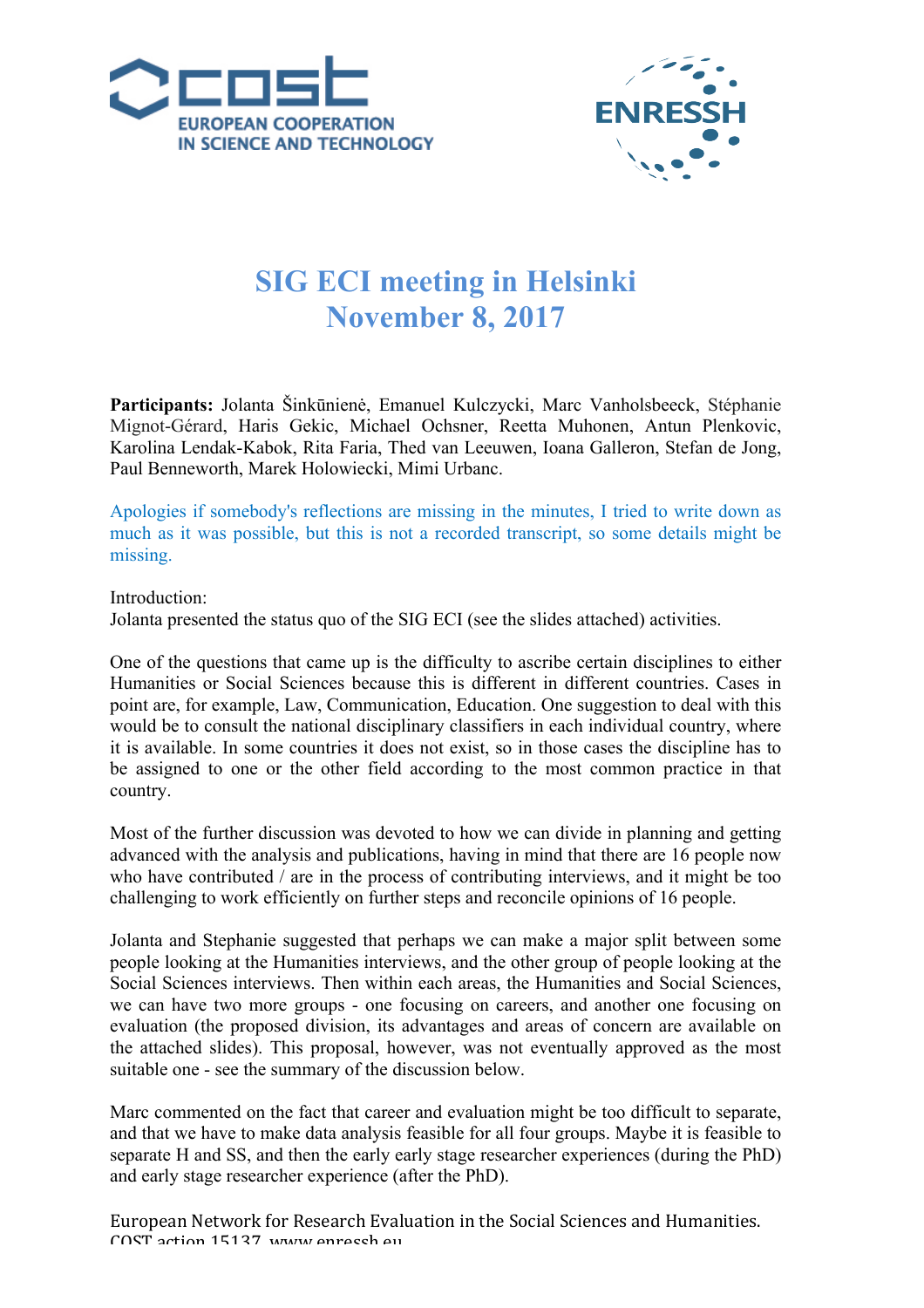



Rita noted that if we use different methods of analysis in each different group, it will make the studies not comparable. The value of the SIG ECI data is that it offers many perspectives, and it is the whole data which contributes to the complete and full picture. So the question is whether it makes sense to fragment the data so much. Another thing is that it might be difficult to separate the data. A possible solution to those problems could be for all of us to do the same analysis on the same set of data, and for all of us to compare the results.

Michael asked whether there is really a problem if we just take one science field as we could have decided initially to only take just one science field, for example, just social sciences, and then we would have just one science field. Then we can find a number of areas to analyse within that one science field.

Marc commented again that it is difficult to differentiate between careers and evaluation and it would be interesting to see how both are contextualized in different contexts.

Paul asked about the logics of making a difference between evaluation and career. Jolanta explained that it was just an idea of how to split into smaller groups so that we can more efficiently proceed with the analysis, though of course both aspects are very much related.

Michael reminded of the initial potential research question on how evaluation impacts careers, and added that it is only one question, judging from the data there could be a plethora of other research questions.

Rita commented that we might be confusing research dimensions and research questions, also pointed out the fact that the discussion of the possible perspectives for analysis suggest more a descriptive approach rather than interpretative research.

Paul commented on the overall objective which is the fact that we want to understand the meaning of evaluation on careers. That could include different types of decisions ECI are making, career  $\&$  evaluation from a short term and long term perspectives and suggested that maybe this could be thematic areas to be explored.

Jolanta reminded everyone the initial idea for the SIG for ECI was to generate ideas and elicit concerns that ECI have related to evaluation, so that this could be addressed in the training school which will be organized by WG1. Ioana further elaborated on the importance of the training school which could have a long term impact on ECI participants by making them aware of different evaluation aspects.

Emanuel raised concerns about the feasibility of different publications on the same, but divided data (how to avoid Salami slice for one of the groups) as it does not seem very feasible to write four articles based on the same data, especially when it is broken into separate groups.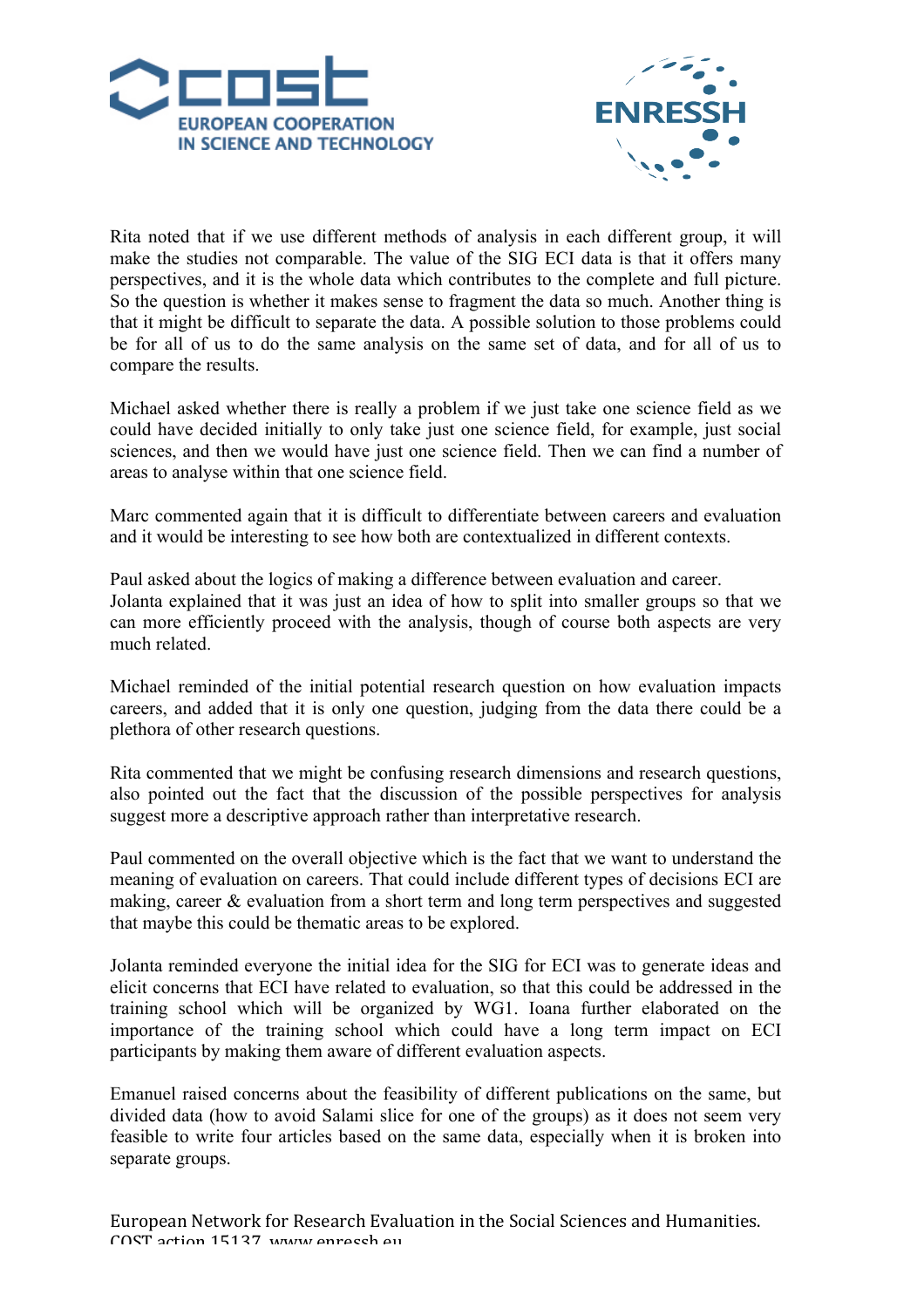



The idea was raised that maybe some members of the group could do the reading and literature review, others - the analysis, etc., and divide work on publications in this way.

Michael commented that it does not necessarily have to be like this, people can do both literature review and analysis, but perhaps different groups could address different research questions as there could be many of them.

Rita remembered an interesting aspect of the interviews which was the luck factor. It is something that is interesting and also most probably fairly novel and not researched before.

Michael commented that this is exactly how it should be - the more precise ideas on analysis come from reading the data, and that there could be hundreds of ideas coming from the data.

The question of the translations and their effectiveness and validity also was raised, to which Stefan provided an example of their analysis of 65 impact cases, all coming from 16 or 17 countries. On the one hand, the diversity was huge, but on the other hand there are not too many studies which collect data from so many countries. So it might not be a very high quality work in terms of comparability, but it is quite unique in its data coverage.

Paul suggested that we have to focus on something in the middle between a very rigid division into 4 groups and a very lose approach, maybe to come up with four schematic areas, one of which could be the luck factor. Ioana added that another area could be the diversity perspective of the humanities and social sciences.

Marc replied that as can be seen in the interviews, some people have had PhD in one science field, and then moved to another science field for their post PhD careers, so the diversity between science fields is rather tricky including the problem of categorizing the disciplines.

Rita suggested that maybe we could do something on various moments: PhD, funding, publications, and how these moments reflected in the careers of ECI.

Paul suggested other 4 areas - diversity, quality context, career development, perverse effects (dark side) of evaluation.

It was also suggested that what could be done is to find unique, interesting, unexpected dimensions of the analysis, such as for example the mentioned luck factor or the dark side of evaluation which could set people investigating those phenomena on interesting intellectual paths of analysis.

Jolanta commented that perhaps some aspects are broad enough, but other might be too narrow, so it is really difficult to decide on a set number of content areas without actually doing a proper detailed reading of the whole data set. Another risk which could not really be prevented without more careful data analysis is to have overlap between content areas.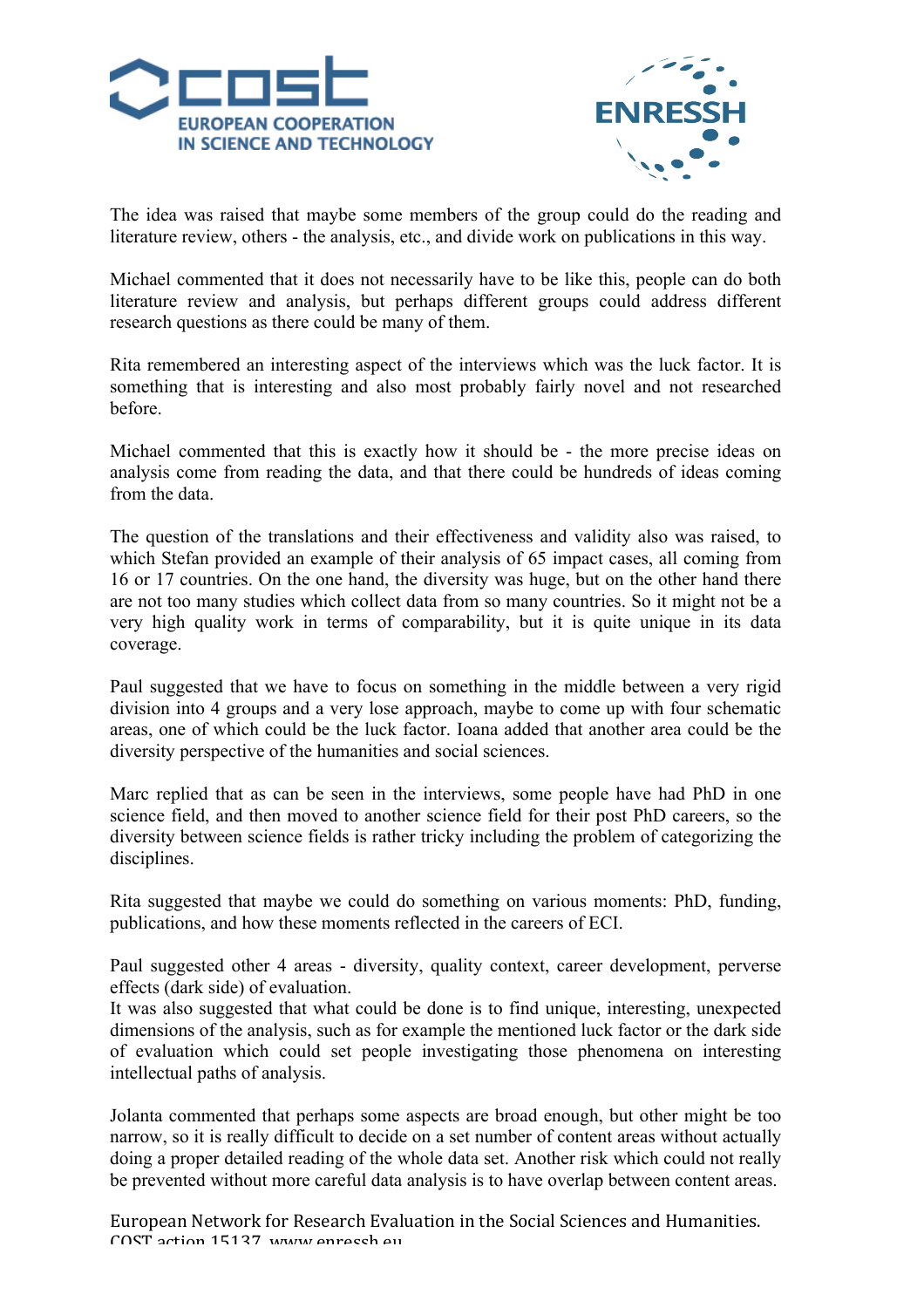



Stefan then suggested to form a core group of 5-6 people who could explore the literature and the data and come up with the broad topics preventing overlap by reading all the interviews. The first step of this group would be to put together the literature on ECI and evaluation and the second step would be to read all the data and suggest possible thematic segments to be covered in publications. As a reward for those people who would be doing this kind of work Stefan suggested to be the first authors in the publications that would stem from the data analysis.

The core group, which was put together on the spot, includes Marc, Michael, Rita, Stephanie, Stefan, Jolanta. Later on Karolina volunteered to join the group as well. It was agreed that the core group would propose research questions and possible distribution for publications for the rest of SIG ECI participants.

The second big aspect covered in the meeting was the questionnaire which was planned as the second stage following the semi-structured interview stage.

Jolanta reminded everyone of the original timeframe for the SIG for ECI (this is on slides), which roughly distributes in time as follows: 4 interviews conducted, transcribed and translated into English by Christmas 2017, STSM in Paris (under the supervision of Stephanie) during which Karolina will try to work out the grid for the questionnaire at the end of January 2018, which then could be discussed and finalized during the next COST meeting at the beginning of March 2018. More detailed steps are presented on the attached slides.

The question which was raised though was how we should proceed with the questionnaire bearing in mind the difficulty of getting contacts of potential respondents to the questionnaire.

Everyone agreed that it would be useful to have the quantitative questionnaire data supplementing the qualitative analysis data. But a number of problems related to that were raised. Some countries (ex. Poland) has a huge number of scholars. It is possible to contact them in a centralized way but it costs quite a lot of money. Michael raised the problem of finding the right people, especially bearing in mind the mobility of ECI and the fact that we have to have a uniform approach of searching and including respondents in every country.

Rita suggested to do the questionnaire in English as a possibility, but it was a joint decision that Eastern Europe is not an example of the area where everyone would be speaking English especially in SSH fields.

Antun suggested to load the questionnaire on the ENRESSH web, and then ask various official institutions to distribute a request for ECI to answer the questionnaire. On the other hand, Michael returned to the idea that we have to have a clear and uniform definition of the sample which would only be possible if we do the manual selection of respondents in each country rather than posing the questionnaire online.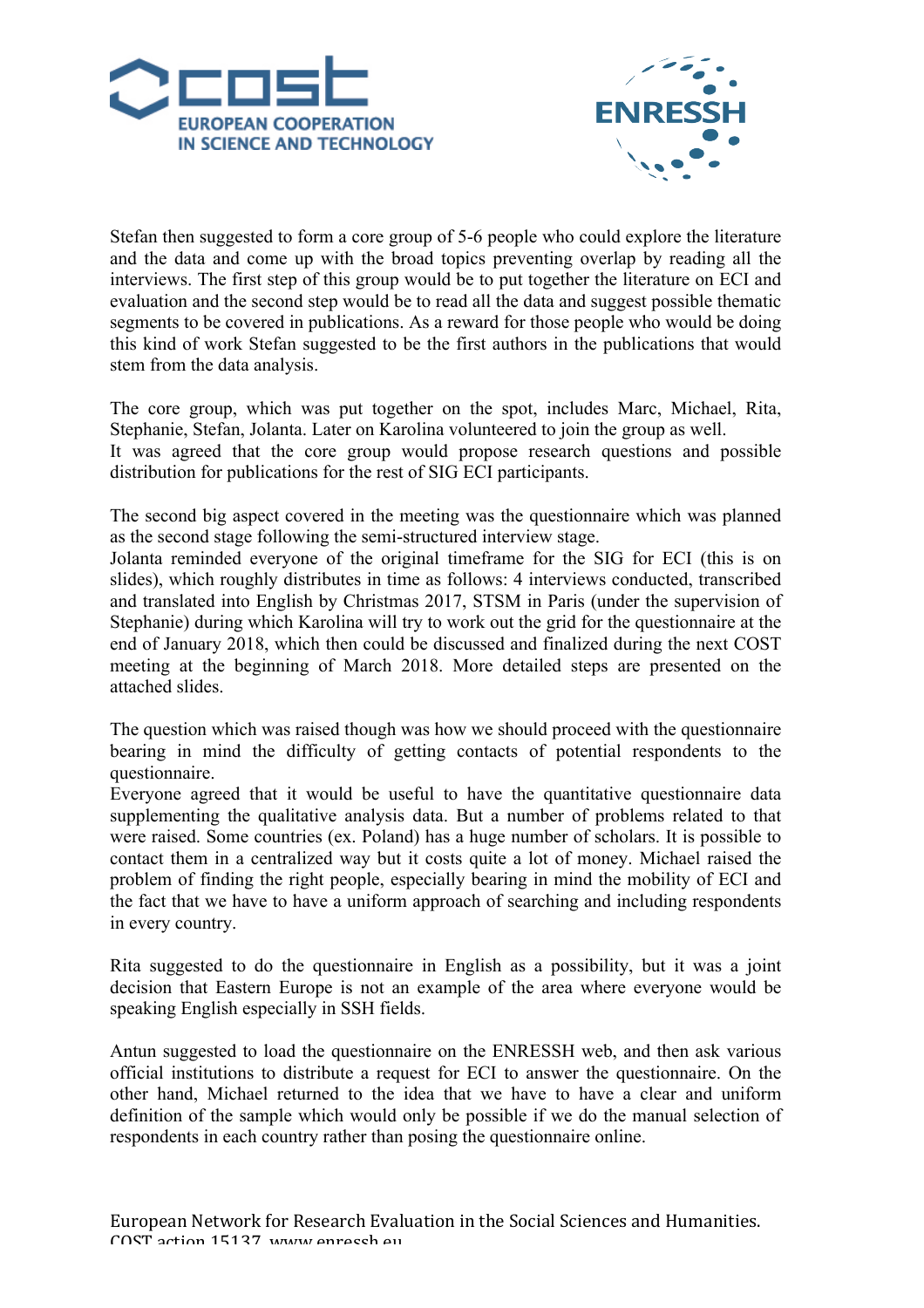



Jolanta suggested to maybe consider the Science Europe representative's idea shared in the Antwerp meeting to focus on one or two disciplines within SSH rather than attempting to cover the whole of SSH in each country as getting the addresses of all ECI respondents in every country and in the whole of SSH might be a task hardly possible to achieve.

Thed also reminded of the ethical issues related to contacting people and asking to participate in the survey. Thed also mentioned a possibility to generate a number of addresses of scholars from the Web of Science, however, such approach might be also quite problematic as many SSH scholars, especially those from Humanities do not publish that much in the publications included into the Web of Science.

Finally, it was agreed to try and have respondents to the questionnaire from one discipline from SSH rather than attempting to address all ECI representatives in SSH.

Stephanie noted that it might be possible to suggest suitable discipline(s) during/after the STSM in Paris (January 2018).

The final note on the deadlines is that we agree to keep ideally to December 23, 2017 deadline for conducting, transcribing and translating the 4 interviews per country, and only in extreme cases we postpone that for January 2018.

It is also important to keep to the agreed criteria for the interview respondents: 2 from Humanities and 2 from Social Sciences, not more than 8 years after PhD (as per COST definition), ideally balanced in terms of gender  $(2 \text{ male } + 2 \text{ female})$  and whenever possible not all of them from one institution.

The final aspect which was discussed in the meeting was the Agreement for the Ethical treatment of the Interview data, which has to be signed by the members of SIG for ECI. The discussed content of the agreement is attached as a supplement.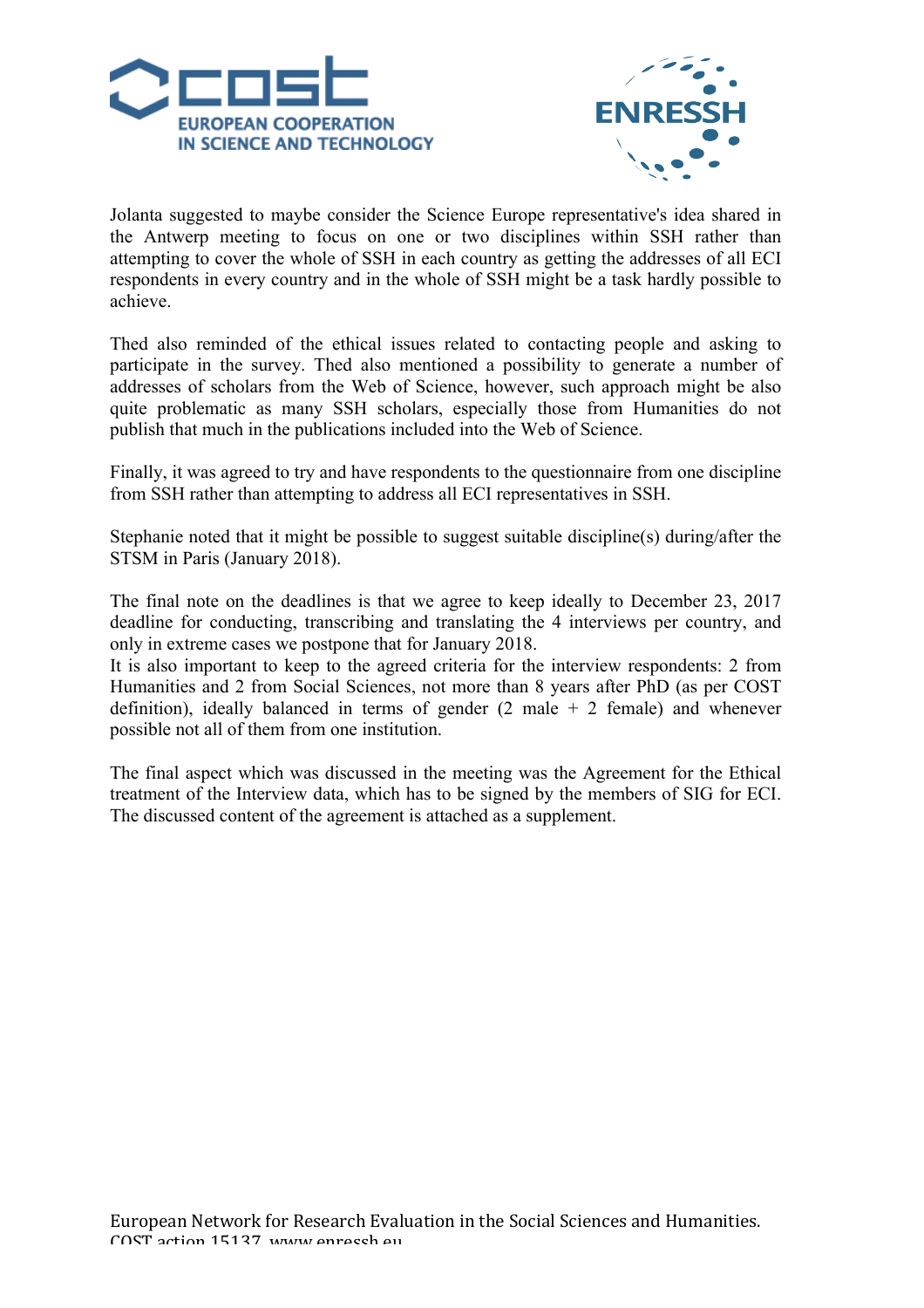



## **NBABE meeting in Helsinki November 8, 2017**

## **Participants**:

Geoffrey Williams, Antun Plenkovic, Stéphanie Mignot-Gérard, Janne Polonen, Tim Engels, Marc van Holsbeeck, Stefan de Jong, Paul Benneworth, Jadranka Stojanowski, Raf Guns, Gunnar Sivertsen, Thed van Leeuwen, Elias Sanz, Rita Faria, ?, Jolanta Stojanowski, Reetta Muhonen, Marek Holowiecki, Emanuel Kulczicky, Andrea Starcic Istenic, Mimi Urbanc, Alessia Zuccala, Ginevra Peruginelli, Michael Ochsner, Karolina Lendak Kabok, Haris Gekic, Jorge Manana, Ioana Galleron

The session starts with a presentation by G. Williams (see annex 1). Discussion points are

- status of different hook formats
- status of publishers

Organisation of the session : a series of short presentations so as to flesh out some of these issues, then discussion about which aspects need to be tackled further. Some open questions are already listed in the presentation:

Jon Holms presents the main results from two recent evaluation exercises in Norway (see annex 2).

Thed van Leeuwen asks for a clarification about the figures concerning the share of books and journal articles: did someone look at the number of pages of books, because the percentages can change a lot if we take this aspect into consideration? Jon says the report did not.

Gunnar Siversten asks why NBABE, while many of the issues presented have obvious bibliometric aspects. G. Williams observes that bibliometry is not used in many countries, and the point of NBABE is also to look at motivations of scholars in writing a book rather than a series of papers. Gunnar is still wondering why should be separation from statistic information. Michael Ochsner joins the discussion to say that the bibliometric part is already been covered, but the qualitative aspect is less covered by literature.

Ginevra Peruginelli asks about the uniform definition of peer review. She does not agree on this, there are different things defined as peer review, ex. editorial review and external reviewers in Italy.

Thed comments on costs of OA: 10.000 euros is quite doable. Qualitative aspects are developing also.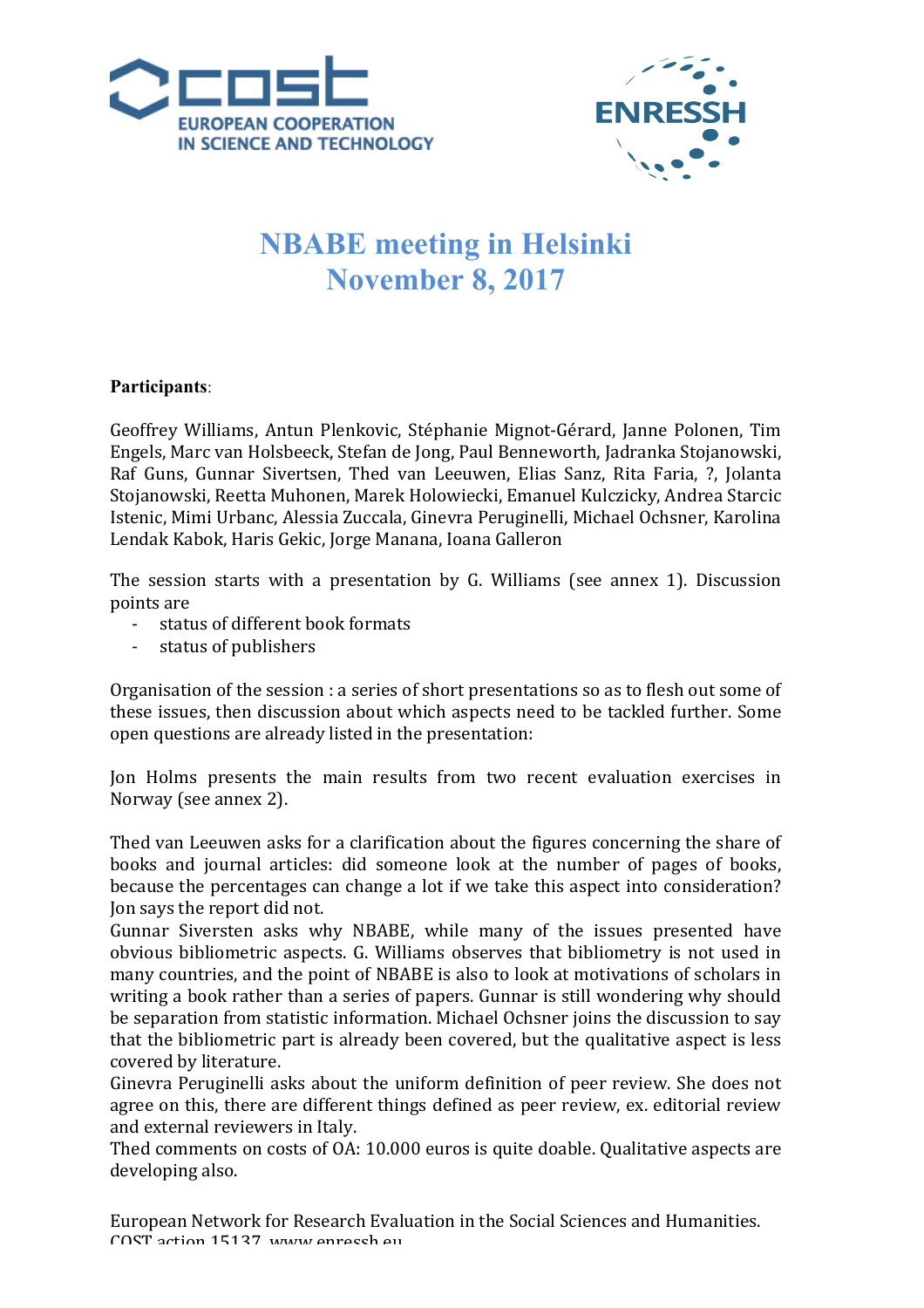



Jorge Manana Rodriguez presents the SPI database and the qualitative aspects of books it covers (see annex 3).

G. Williams asks for some clarification about how low rated publishers who still can publish sometimes good books are managed. In Spain, this seems to be the case of university presses. He also asks how we can differentiate between prestige and known publishers.

Alessia Zuccala asks about the issue with subsidised publications. Is there a system of parallel publishing houses with the "pay for publish" model? Jorge Manana explains that scores of publishers/ imprints have been aggregated.

Michael Ochsner observes that it is normal that prestige ranking and publications habits of scholars are correlated, since they have been asked to publish with the best.

Alessia observes this tracks to the question of symbolic capital, and the question is circular. Jorge confirms that this circularity was observed in the SPI study, when looking at the ratings made by expert panels.

Emanuel poses the question of the relation between prestige of publishers and reviewers. Jorge answers the study did not cover this aspect.

Also, there is no correlation between the activity of a publisher in a certain domains, and his prestige in that domain.

Gunnar comes back to the commercial aspect of book publication. Prestige can be also related to the understanding by an author as to what extent a given publisher is willing to invest money in a publication from such field, or in such and such type of output (a very specialised publication, on a very specialised topic).

Jane comes back to the observations he made in the morning about open access for books with very limited market value.

Rita Faria thinks that it is a good idea to look at the intellectual conflict between commercial aggressive behaviour and prestige, which cumulate in some cases.

Gunnar proposes to keep a market for the SSH where there is a market, then to keep the rest in OA, under the form of academic book series (the academic core).

Michael gets back to the question of the cost of publishing. He considers that if a publisher is offering a good service for publishing, not too costly, there is no reason not to go for it. More problematic is when APC are obviously raised for commercial reasons.

Jon supports Gunnar's proposal for book series, but is concerned with how to organise such a system, how to make sure that someone takes ownership and decisions, and continuously ensures quality.

Marc observes that Gunnar's idea is more or less covered by the Public library for Humanities. Gunnar agrees and proposes to work in the same direction.

Marc also observes that are some parameters of prestige, as coming from the SPI study, we can work with.

Ginevra thinks we mustn't concentrate on the content, but on the respect of the procedures for the peer review.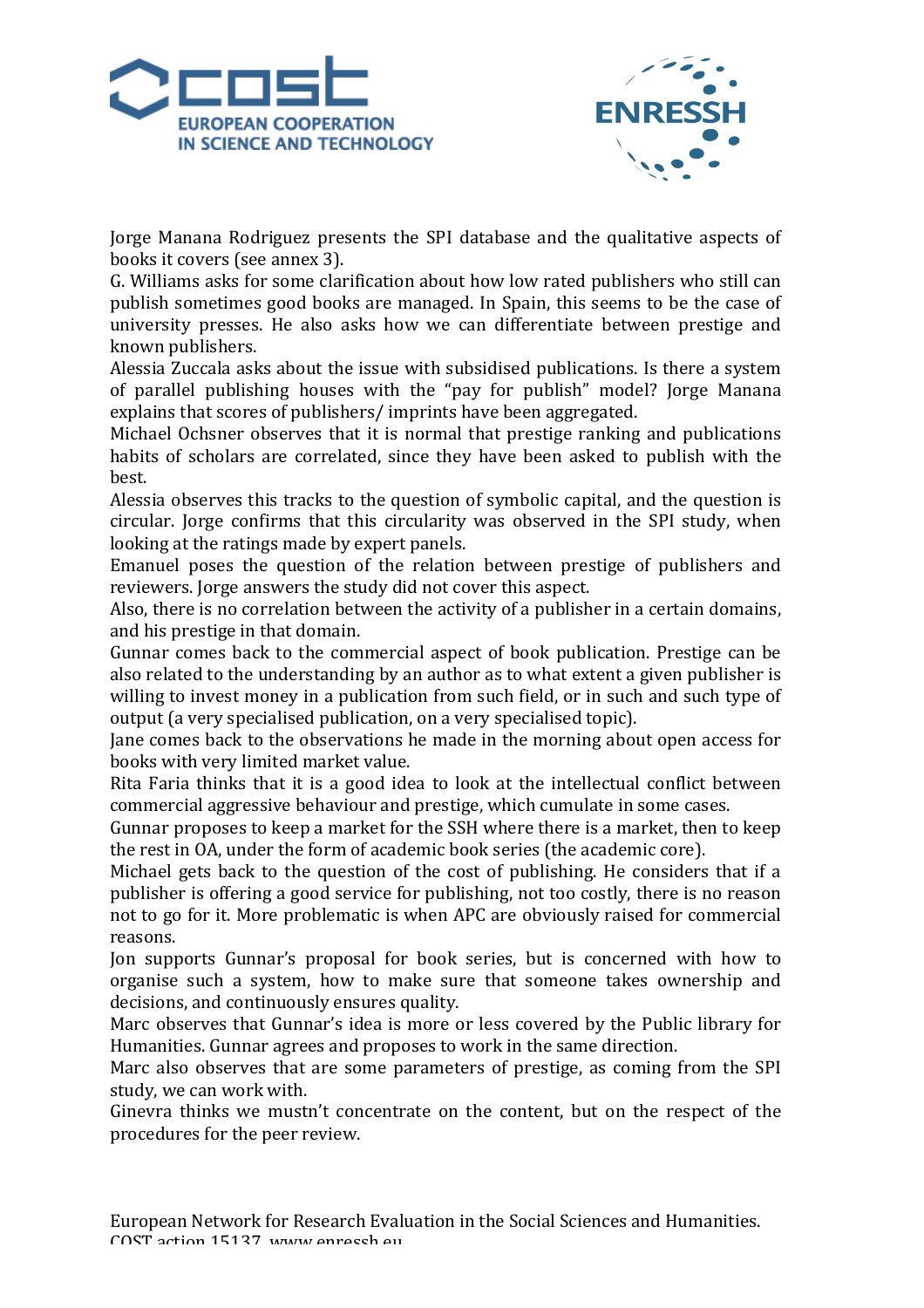



Geoffrey proposes to conduct interviews to understand why someone having published with a bad book publisher has actually did it: understanding motivation is key.

After the coffee break.

Janne Pölönen presents the label for peer-review publications that has been developed in Finland (annex 4).

Geoffrey asks if the label goes to the publisher or to the collection; Janne says both. Ioana asks what are the effects on the system? Modification of publications/ authors? Janne says this was not investigated. Rita Faria follows on this asking if this helps authors, for instance for obtaining better funding for their proposals.

Geoffrey asks if there is any resistance against double peer review, apparently not.

Thed van Leeuwen how was taken into consideration the fact that in the H the peer reviewing is often done by the editorial board and not by external partners. Apparently this did not pose real problems to publishers, they were willing to have external reviewers. Publishers have built pools of external reviewers they can draw on.

Jadranka Stojanowski asks how the peer-review difference has been taken on board, knowing that in the same field researchers can do more detailed and rigorous peerreview for international journals than for national ones. IP says that the difference has been considered, but that for the moment the label was considered as a tool to implement good practices, and that differences in procedure will maybe be addressed at a second time.

IS asks about the enforcement of the rules. IP explains again that the TSV trusts the publishers, and the learned societies which are behind them. They rather see whether the criteria are clearly indicated on the webpage of the publisher, and if this corresponds with the actual practices.

Raf asks if the label applies to monographs. The answer is yes.

Gunnar Sivertsen observes that other types of publishers, the non-academic ones, must not be imposed this kind of label, their criteria are different. He wonders what entails promoting such a label in other countries, knowing that peer-review practices are different in the different European countries.

Emanuel Kulczicky congratulates Janne for the fact that publishers can be trusted. In Poland is not possible. He asks if there is a way to know what happens when a paper has been refused by the two reviewers: can it still be published by decision of the editor, or not?

Ginevra Peruginelli presents the results of a survey on legal monographs in Italy (see annex 5).

Ion asks if, with regards to books, there is some difference in those domains of law where researchers are also used to blind peer review of journals. Is this affecting the attitude towards peer review of monographs? No, because journals are still considered less important than books.